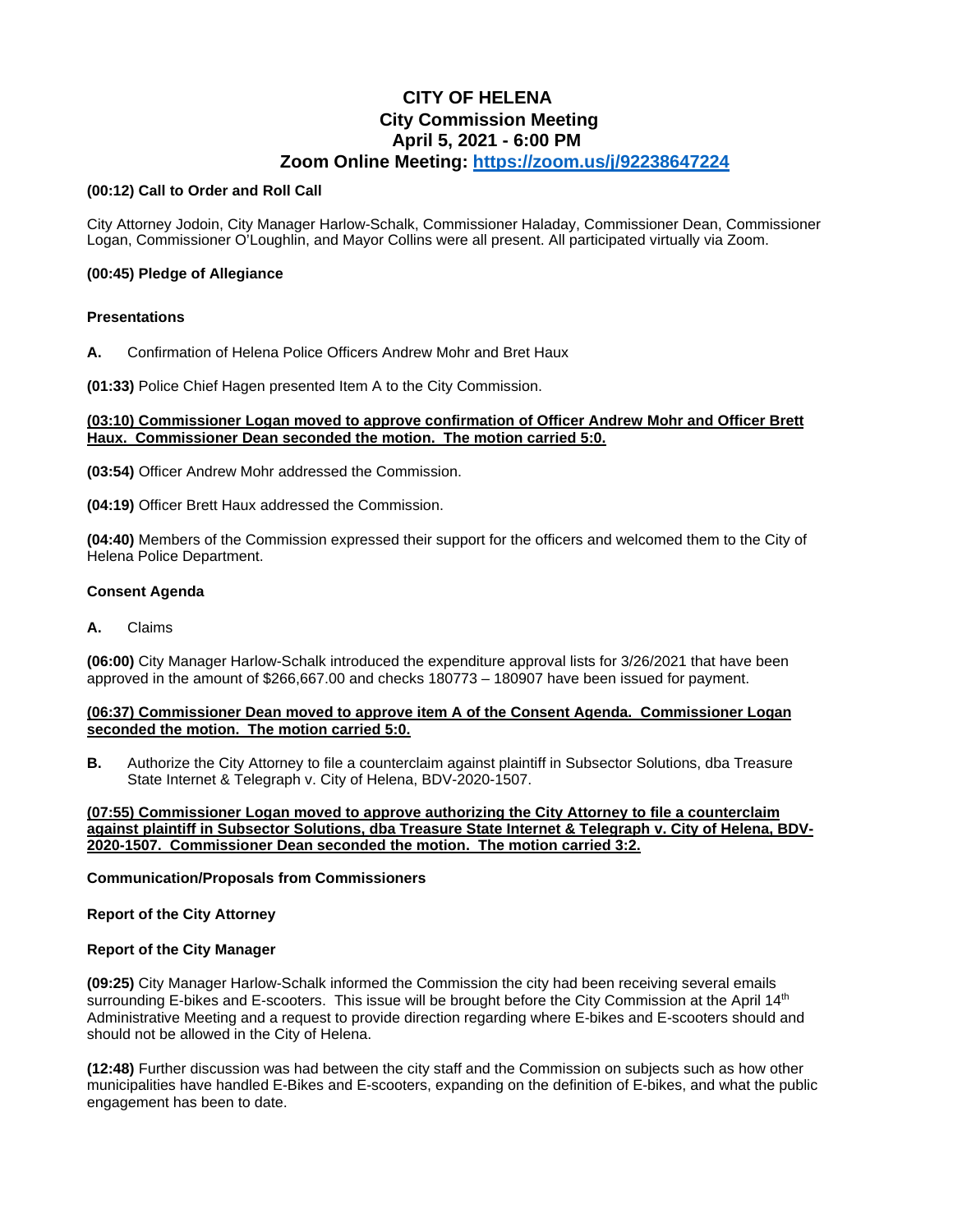**A.** Letter of Support to the Helena Regional Sports Agency and the YMCA for Improvements on City Property.

**(28:10)** City Manager Harlow-Schalk presented on Item A.

**(29:41)** Commissioner Haladay spoke in opposition to portions of the drafted letter citing he did not want to tie the Commission's support for merely public purposes but to allow for a quasi-non-profit opportunity.

**(32:16)** Further discussion was had amongst the City Commission regarding potential alternative language to be included with the draft letter of support.

**B.** COVID-19 One Year Later

**(45:24)** City Manager Harlow-Schalk presented on Item B and expressed the desire to have a commemorative event to mark the one-year anniversary of COVID-19.

### **Communications from the Helena Citizens Council**

**(47:56)** HCC representative, Ryan Schwochert gave a report.

There were no public comments.

### **Regular Items**

**A.** Consider a resolution of intention to amend Resolution No. 19818 that created Special Improvement Lighting District No. 222 to alter the boundaries by adding sixteen streetlights and to remove property in SILD No. 222 in the city of Helena, Montana.

**(50:16)** Finance Director, Sheila Danielson presented a summary for a resolution of intention to amend Resolution No. 19818 that created Special Improvement Lighting District No. 222 to alter the boundaries by adding sixteen streetlights and to remove property in SILD No. 222 in the city of Helena, Montana.

**(52:50) Commissioner O'Loughlin moved to approve a resolution of intention to amend Resolution No. 19818 that created Special Improvement Lighting District No. 222 to alter the boundaries by adding sixteen (16) streetlights and to remove property in SILD No. 222 in the City of Helena, Montana and set a public hearing date of May 3, 2021. Commissioner Dean seconded the motion.**

There was no public comment.

#### **The motion carried 5:0.**

**B.** Consider a resolution of intention to create Special Lighting Improvement District No. 399 in the City of Helena, Montana.

**(54:24)** Finance Director, Sheila Danielson presented a summary for a resolution of intention to create Special Lighting Improvement District No. 399 in the City of Helena, Montana. Ms. Danielson informed the Commission that earlier that day, one of her staff indicated there may be an error with the resolution and asked that Regular Item B be tabled at this time so she could further review it with the City Attorney and bring it back at a later meeting.

### **(55:08) Commissioner Logan made a motion to table a resolution of intention to create Special Improvement Lighting District No. 399 in the City of Helena, Montana. Commissioner O'Loughlin seconded the motion.**

**(56:08)** Ryan Schwochert residing at 714 Cole Avenue offered public comment.

**(57:41)** Commissioner O'Loughlin requested that when this item comes back before the commission, it also include a summary of the potential costs for property owners within the SLID. Director Danielson explained the cost depended on the property's square footage and indicated there was also an attachment included in the packet for Regular Item A that expanded on this for a reference.

### **(01:00:33) The motion carried 5:0.**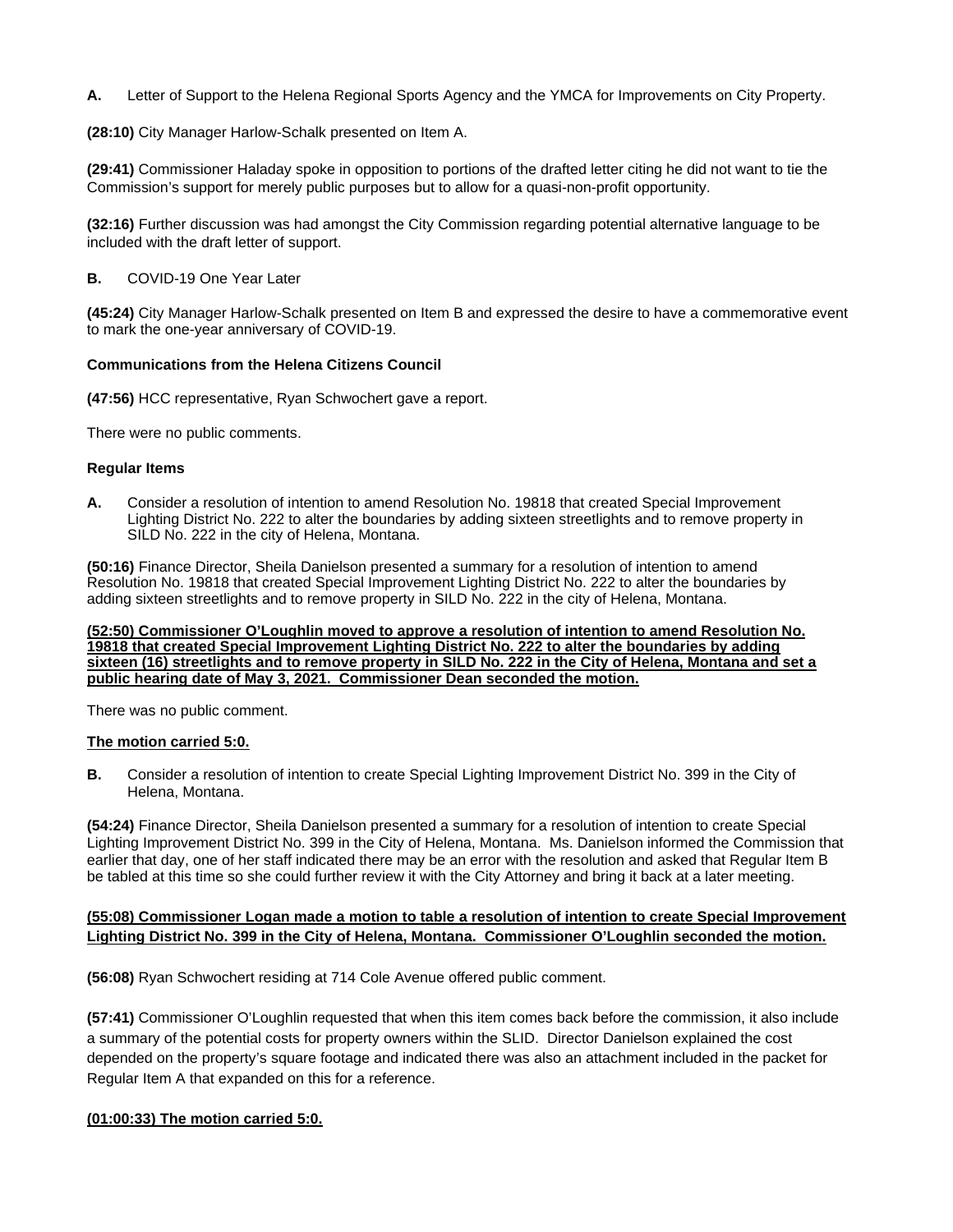**C.** Consider a request to release a non-motorized access easement along the common boundaries of lot 4 and 5 in Block 9 of Uplands Phase 2 of the Crossroads at Mountain View Meadows.

**(01:01:02)** Public Works Director, Ryan Leland presented a summary to consider a request to release a nonmotorized access easement along the common boundaries of lot 4 and 5 in Block 9 of Uplands Phase 2 of the Crossroads at Mountain View Meadows.

**(01:05:25)** Discussion was had between city staff and the Commission regarding the specifics of the property as it relates to the adjacent Jumping Crane Park.

**(01:13:37)** The project's engineer, Greg Wirth addressed the Commission and offered further clarification on the proposal.

**(01:16:07)** Dave Gates residing at 2834 Twilight Avenue and President of the Mountain View Meadows Sigle-Family Homeowners Association offered public comment in support of removing the trail from its existing location.

**(01:17:30)** The developer, Mark Runkle offered public comment in support of the request.

**(01:19:50)** Further discussion was had between city staff, the applicant, and the Commission regarding the justification for the request.

No further public comments.

### **(01:31:13) Commissioner Haladay made a motion to approve release of a non-motorized access easement along the common boundaries of lot 4 and lot 5 in Block 9 of Uplands Phase 2 of the Crossroads at Mountain View Meadows, COS 3353050. Commissioner Logan seconded the motion.**

**(01:31:42)** Commissioner Haladay explained his decision to approve the request stemmed from the Commission often receiving these types of requests but the applicants don't always offer anything in exchange for seeking out of the easement. Whereas in this case, the applicant is offering two potential park access points in place of the one that will be lost should the request be approved.

### **(01:33:17) The motion carried 5:0.**

**D.** Consider a sidewalk variance request for 707 12th Avenue and 619 N Davis Street.

**(01:33:40)** Public Works Director, Ryan Leland presented a summary to consider a sidewalk variance request for 707 12th Avenue and 619 N Davis Street.

**(01:36:23)** Commissioner Dean asked Director Leland if the rest of the block had boulevard sidewalks and Director Leland confirmed that to be true, adding the proposal would create a good opportunity for additional connectivity on the block even though the new sidewalks would not be boulevard sidewalks. In addition, Director Leland explained it would require the applicant to not only connect to the existing sidewalks on the block but also add an ADA ramp at the corner to bring the area into full compliance.

There were no public comments.

#### **(01:33:40) Commissioner O'Loughlin made a motion to approve the variance request to install curbside sidewalks along 12th Avenue and 619 N Davis Street. Commissioner Haladay seconded the motion.**

**(01:39:44)** Commissioner Dean stated she intended to vote for this variance but expressed her disappointment that the new sidewalks would not be boulevard sidewalks like the rest of the block.

**(01:40:24)** Commissioner Haladay echoed Commissioner Dean's comments and added it was a heavily trafficked corridor that would benefit from the added connectivity.

#### **(01:42:00) The motion carried 5:0.**

**(01:42:19)** City Manager Harlow-Schalk introduced the City's new Public Information Officer, Jacob Garcin.

**(01:43:34)** Mr. Garcin gave a brief introduction and addressed the Commission.